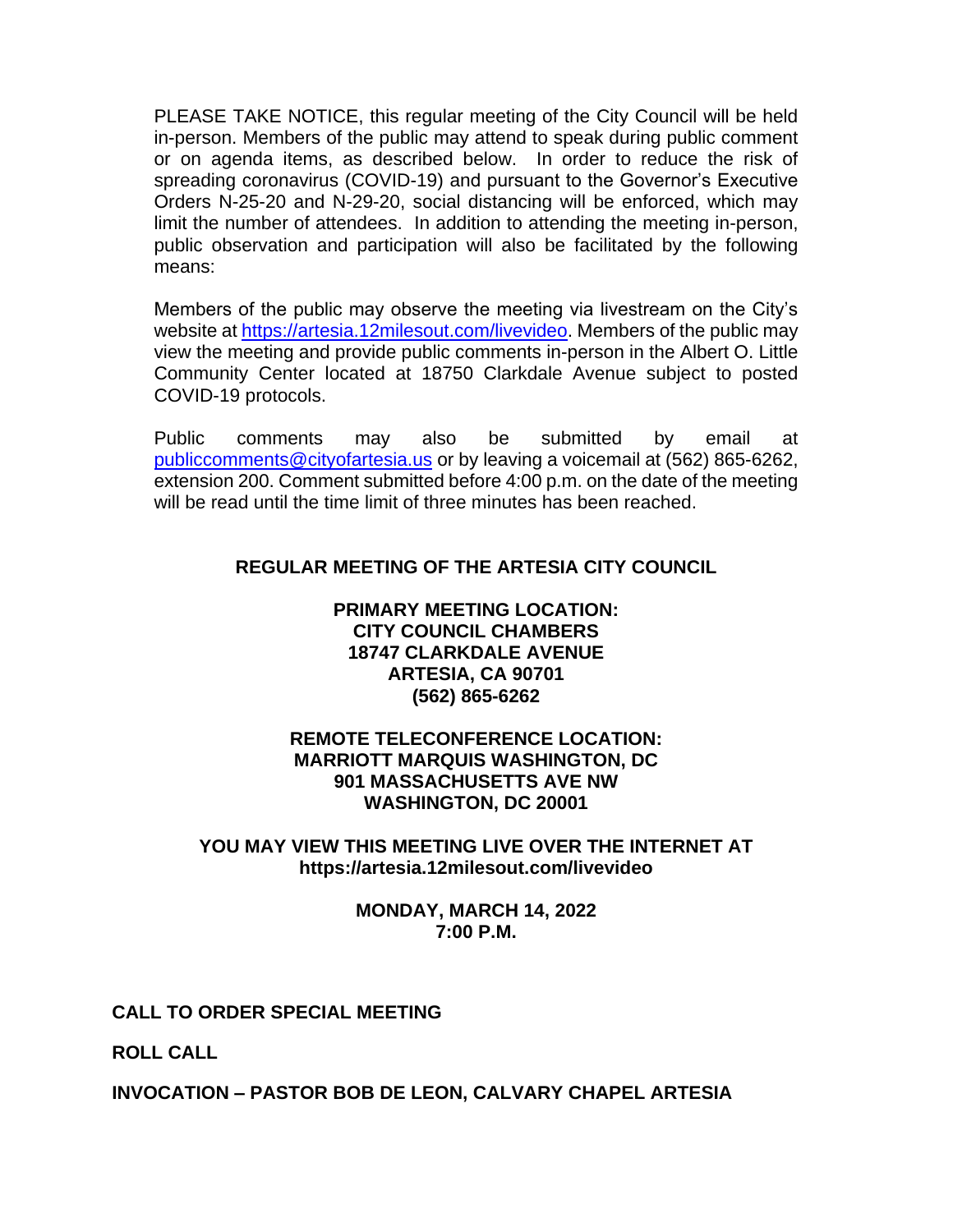# **PLEDGE OF ALLEGIANCE – OSVALDO PACHINHA, PLANNING COMMISSION**

# **APPROVAL OF AGENDA**

## **ANNOUNCEMENT REGARDING PUBLIC COMMENTS**

Public comments received prior to the commencement of the meeting will be read and live comments will be heard at this time from the primary meeting location and the remote teleconference location. Any public comments that cannot be heard within the next 20 minutes will be heard at the end of the meeting. If a member of the public submitted public comments on a Consent Calendar item, the item will be removed from the Consent Calendar for separate discussion and to hear the public comment on the Consent Calendar item at that time. Under the provisions of the Brown Act, the City Council is prohibited from taking action on items that are not listed on the agenda, but may refer the matter to staff or to a subsequent meeting.

#### **COUNCILMEMBER COMMENTS**

This is the time for general comments, announcements, and requests of staff and/or other issues of concern to Councilmembers that may briefly be presented at this time.

## **CEREMONIAL PRESENTATIONS**

- 1. 2022 DEVELOPMENTAL DISABILITIES AWARENESS MONTH PROCLAMATION [STAFF REPORT](https://www.cityofartesia.us/DocumentCenter/View/5268/1) [ATTACHMENT](https://www.cityofartesia.us/DocumentCenter/View/5304/1---ATTACH)
- 2. 2022 WOMEN'S HISTORY MONTH PROCLAMATION [STAFF REPORT](https://www.cityofartesia.us/DocumentCenter/View/5270/2) [ATTACHMENT](https://www.cityofartesia.us/DocumentCenter/View/5269/2---ATTACH)
- 3. PLANNING COMMISSIONER OSVALDO PALHINHA OATH OF OFFICE [STAFF REPORT](https://www.cityofartesia.us/DocumentCenter/View/5271/3)

#### **BUSINESS PRESENTATION**

4. ARTESIA LIBRARY UPDATES [STAFF REPORT](https://www.cityofartesia.us/DocumentCenter/View/5272/4)

## **CONSENT CALENDAR**

It is recommended that Items (5) through (15) be acted on simultaneously in one vote unless a member of the City Council requests separate discussion and/or action on the item. In the event a member of the City Council requests separate discussion on a Consent Calendar item, or the item is removed from the Consent Calendar to allow for public comments on the item to be read. The City Council will consider that item immediately following approval of the rest of the Consent Calendar.

5. WAIVING OF FULL READING OF ORDINANCES LISTED ON AGENDA [STAFF REPORT](https://www.cityofartesia.us/DocumentCenter/View/5273/5)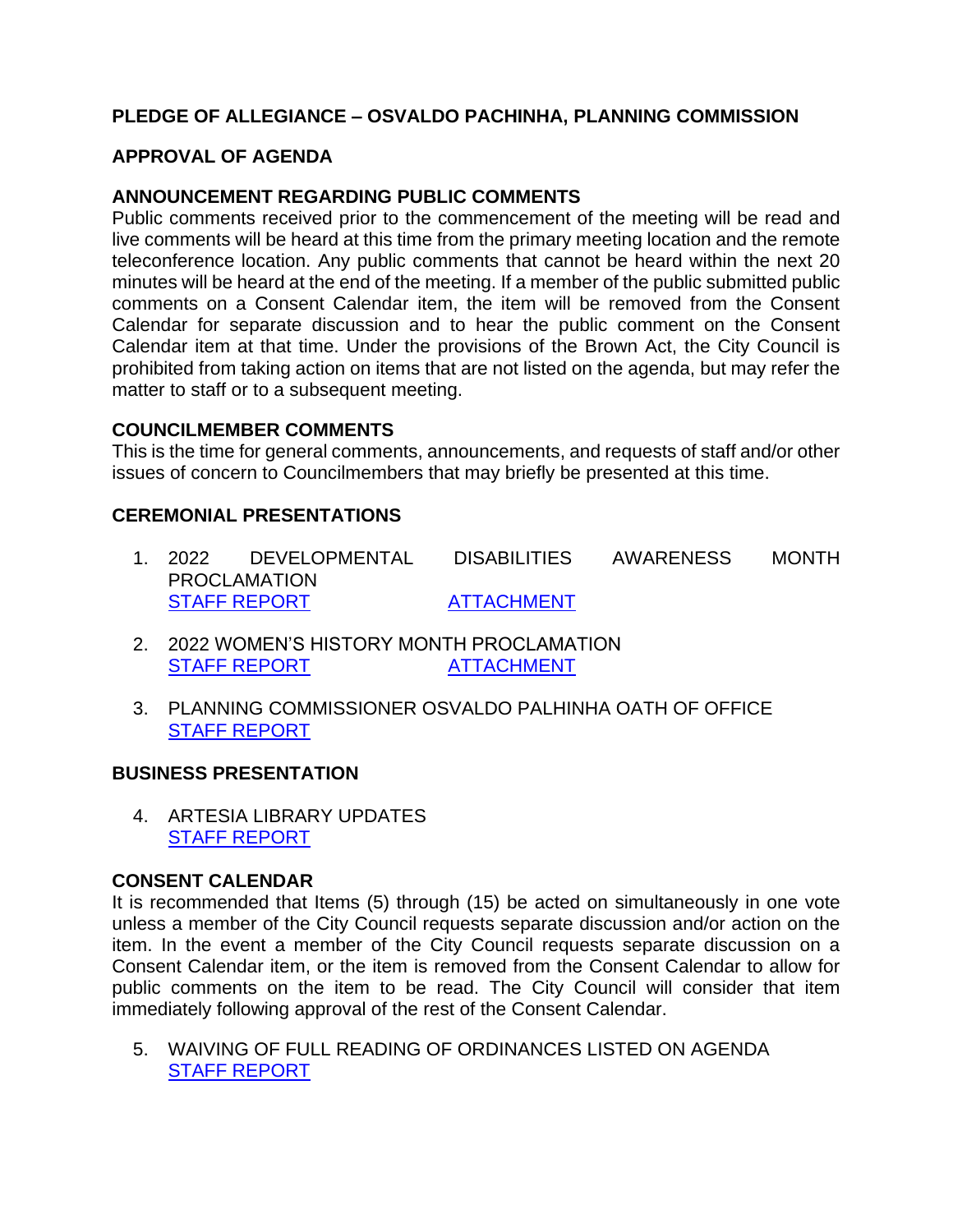- 6. APPROVAL OF ACCOUNTS PAYABLE CHECK REGISTER [STAFF REPORT](https://www.cityofartesia.us/DocumentCenter/View/5275/6) [ATTACHMENT](https://www.cityofartesia.us/DocumentCenter/View/5274/6---ATTACH)
- 7. APPROVAL OF CITY FINANCIAL REPORT FOR OCTOBER, NOVEMBER, AND DECEMBER 2021 [STAFF REPORT](https://www.cityofartesia.us/DocumentCenter/View/5277/7) [ATTACHMENT](https://www.cityofartesia.us/DocumentCenter/View/5276/7---ATTACH)
- 8. APPROVAL OF CITY COUNCIL MEETING MINUTES FROM JANUARY 12, 2022 TO FEBRUARY 22, 2022 [STAFF REPORT](https://www.cityofartesia.us/DocumentCenter/View/5279/8) [ATTACHMENT](https://www.cityofartesia.us/DocumentCenter/View/5278/8---ATTACH)
- 9. APPROVAL OF GENERAL PLAN ANNUAL PROGRESS REPORT FOR CALENDAR YEAR 2021 [STAFF REPORT](https://www.cityofartesia.us/DocumentCenter/View/5281/9) [ATTACHMENT](https://www.cityofartesia.us/DocumentCenter/View/5280/9---ATTACH)
- 10. APPROVAL OF 2021 ANNUAL HOUSING ELEMENT PROGRESS REPORT FOR 2013 THROUGH 2021 HOUSING ELEMENT [STAFF REPORT](https://www.cityofartesia.us/DocumentCenter/View/5283/10) [ATTACHMENT](https://www.cityofartesia.us/DocumentCenter/View/5282/10---ATTACH)
- 11. APPROVAL OF PROFESSIONAL SERVICE AGREEMENT FOR ON-CALL MUNICIPAL ENGINEER, CIVIL ENGINEER AND TRAFFIC ENGINEER SUPPORT SERVICES BETWEEN THE CITY OF ARTESIA AND KIMLEY-HORN AND ASSOCIATES, INC.; AND

APPROVAL OF PROFESSIONAL SERVICE AGREEMENT FOR ON-CALL MUNICIPAL ENGINEER, CIVIL ENGINEER, AND PLANNING ENGINEERING SUPPORT SERVICES BETWEEN THE CITY OF ARTESIA AND INFRASTRUCTURE ENGINEERS, INC. [STAFF REPORT](https://www.cityofartesia.us/DocumentCenter/View/5285/11) [ATTACHMENT](https://www.cityofartesia.us/DocumentCenter/View/5284/11---ATTACH)

- 12. APPROVAL OF PRODUCTION AGREEMENT WITH PYRO SPECTACULARS INCORPORATED FOR A CITY-SPONSORED 4TH OF JULY 2022 FIREWORKS **SHOW** [STAFF REPORT](https://www.cityofartesia.us/DocumentCenter/View/5287/12) [ATTACHMENT](https://www.cityofartesia.us/DocumentCenter/View/5286/12---ATTACH)
- 13. APPROVAL OF AMENDMENT NO. 1 TO PROFESSIONAL SERVICE AGREEMENT WITH JOE A. GONSALVES & SON FOR LEGISLATIVE ADVOCACY AND GOVERNMENTAL AFFAIRS SERVICES [STAFF REPORT](https://www.cityofartesia.us/DocumentCenter/View/5289/13) [ATTACHMENT](https://www.cityofartesia.us/DocumentCenter/View/5288/13---ATTACH)
- 14. AFFIRMATION OF PLANNING COMMISSION'S APPROVAL OF CASE NO. 2021-26, A CONDITIONAL USE PERMIT TO ALLOW A BEAUTY STATION WITHIN AN EXISTING COMMERCIAL CENTER LOCATED AT 17901 PIONEER BOULEVARD, UNIT N, AND MAKING A DETERMINATION OF A CLASS 1 CATEGORICAL EXEMPTION PURSUANT TO ARTICLE 19, SECTION 15301 (EXISTING FACILITIES) OF THE CEQA GUIDELINES [STAFF REPORT](https://www.cityofartesia.us/DocumentCenter/View/5291/14) **[ATTACHMENT](https://www.cityofartesia.us/DocumentCenter/View/5290/14---ATTACH)**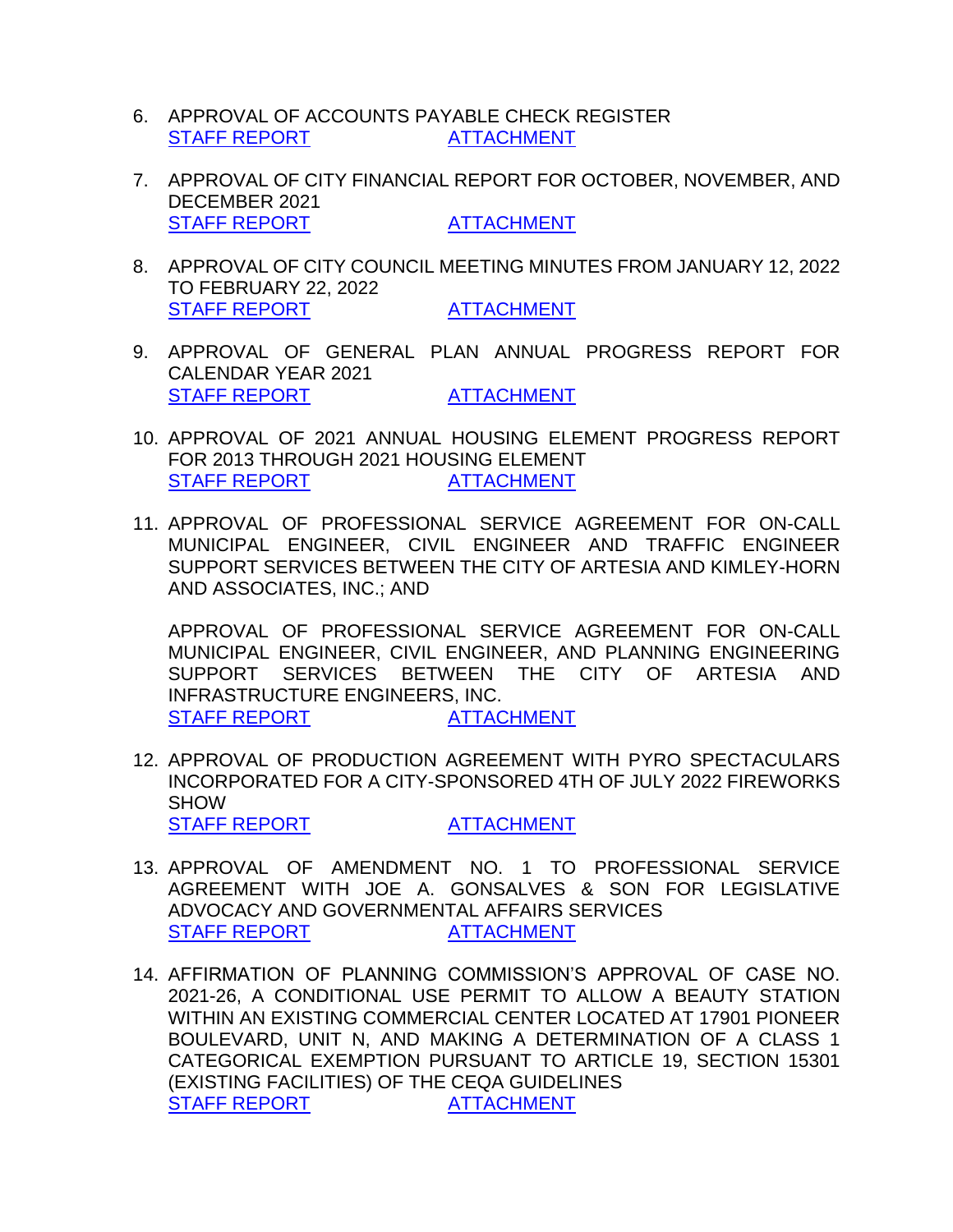15. APPROVAL OF FINDINGS TO ALLOW THE CONTINUATION OF TELECONFERENCE MEETINGS DUE TO THE CONTINUED PUBLIC HEALTH **EMERGENCY** [STAFF REPORT](https://www.cityofartesia.us/DocumentCenter/View/5292/15)

#### **ORDINANCES**

- 16. CONSIDERATION AND INTRODUCTION OF ORDINANCE NO. 22-923, AMENDING VARIOUS SECTIONS OF THE ARTESIA MUNICIPAL CODE REGARDING THE REGULAR MEETING LOCATIONS OF THE PARKS AND RECREATION, PLANNING, BEAUTIFICATION AND MAINTENANCE, AND PUBLIC SAFETY COMMISSIONS [STAFF REPORT](https://www.cityofartesia.us/DocumentCenter/View/5294/16) [ATTACHMENT](https://www.cityofartesia.us/DocumentCenter/View/5293/16---ATTACH)
- 17. CONSIDERATION AND INTRODUCTION OF ORDINANCE NO. 22-924 AMENDING VARIOUS SECTIONS OF THE ARTESIA MUNICIPAL CODE REGARDING OVERSIZED VEHICLE PARKING [STAFF REPORT](https://www.cityofartesia.us/DocumentCenter/View/5296/17) [ATTACHMENT](https://www.cityofartesia.us/DocumentCenter/View/5295/17---ATTACH)
- 18. CONSIDERATION AND INTRODUCTION OF ORDINANCE NO. 22-922, AN ORDINANCE OF THE CITY OF ARTESIA, CALIFORNIA, ADDING CHAPTER 24 (UNLAWFUL POSSESSION OF CATALYTIC CONVERTERS PROHIBITED) TO TITLE 5 (PUBLIC WELFARE) OF THE ARTESIA MUNICIPAL CODE ESTABLISHING REGULATIONS AND PROHIBITING THE UNLAWFUL POSSESSION OF CATALYTIC CONVERTERS IN THE CITY [STAFF REPORT](https://www.cityofartesia.us/DocumentCenter/View/5298/18) [ATTACHMENT](https://www.cityofartesia.us/DocumentCenter/View/5297/18---ATTACH)

## **PUBLIC HEARING**

- 19. PUBLIC HEARING, AND INTRODUCTION OF ORDINANCE NO. 22-920, AMENDING ARTICLE 14 SECTION 9-1.1401 OF THE ARTESIA MUNICIPAL CODE CONCERNING URBAN LOT SPLITS AND ARTICLE 16.50 SECTION 9- 16.1601 OF THE ARTESIA MUNICIPAL CODE CONCERNING TWO-UNIT PROJECTS UNDER SB9 AND MAKING A DETERMINATION OF STATUTORY EXEMPTION UNDER CEQA [STAFF REPORT](https://www.cityofartesia.us/DocumentCenter/View/5300/19) [ATTACHMENT](https://www.cityofartesia.us/DocumentCenter/View/5299/19---ATTACH)
- 20. PUBLIC HEARING, AND ADOPTION OF THE 2021-2029 HOUSING ELEMENT UPDATE, AND MAKING A DETERMINATION OF EXEMPTION FROM CEQA PURSUANT TO SECTION 15061(B)(3) OF THE CEQA GUIDELINES [STAFF REPORT](https://www.cityofartesia.us/DocumentCenter/View/5302/20) [ATTACHMENT](https://www.cityofartesia.us/DocumentCenter/View/5301/20---ATTACH)

#### **DISCUSSION**

21. DISCUSSION ITEM TO SET MEETING DATE AND TIME FOR THE 2022 COUNCILMEMBER RETREAT